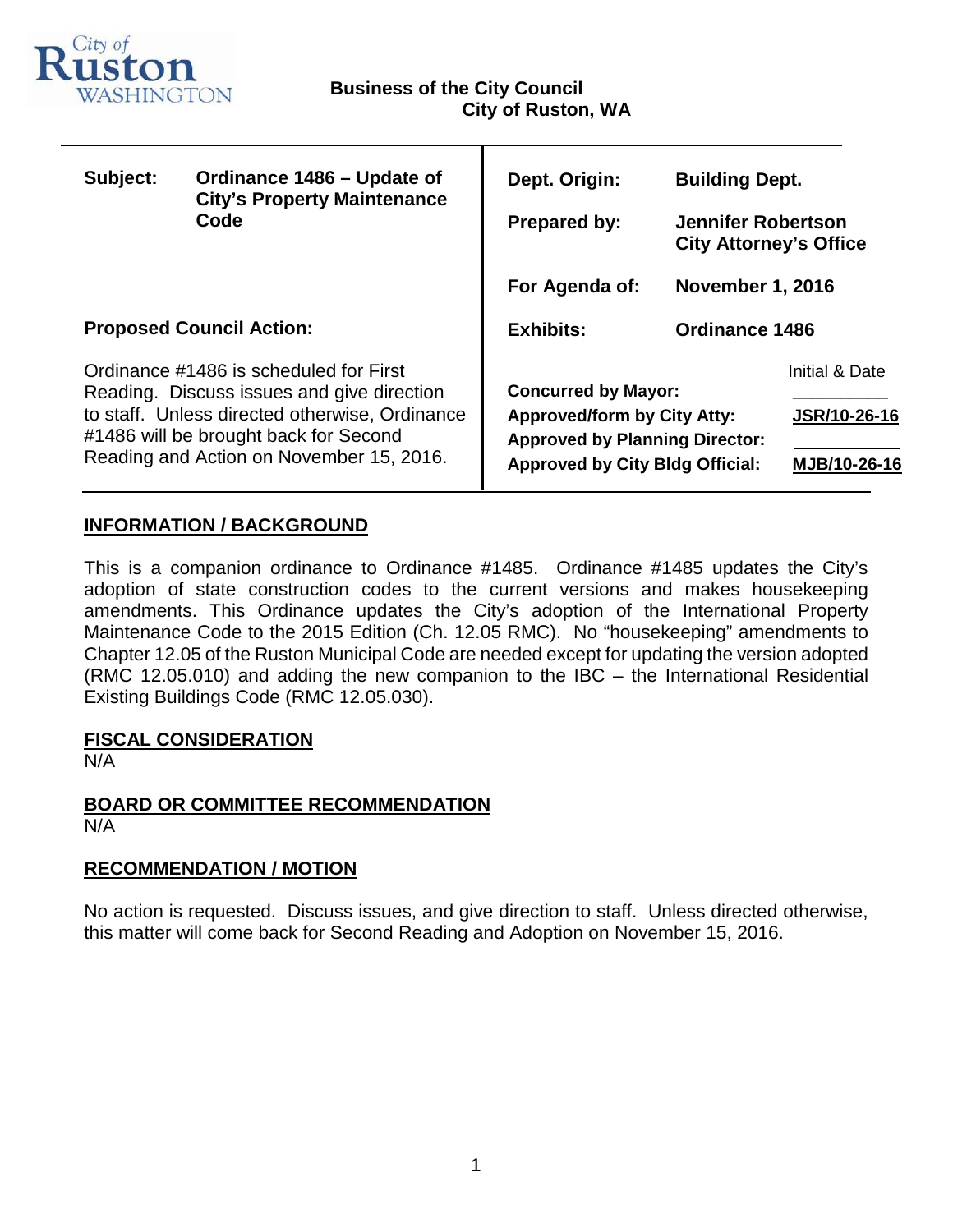#### **ORDINANCE NO. 1486**

**AN ORDINANCE OF THE CITY OF RUSTON, RELATING TO THE ADOPTION OF THE INTERNATIONAL PROPERTY MAINTENANCE CODE ("IPMC"), ADOPTING THE NEWEST VERSION OF THE IPMC AND UPDATING THE CITY'S AMENDMENTS TO THE IPMC, AMENDING SECTION 12.05.010 TO UPDATE THE VERSION ADOPTED FROM 2012 TO 2015 AND SECTION 12.05.030 TO INCORPORATED THE 2015 INTERNATIONAL EXISTING BUILDINGS CODE, AND ESTABLISHING AN EFFECTIVE DATE.**

WHEREAS, the International Code Council has adopted a number of the 2015 editions of the various International Codes; and

WHEREAS, one of the updated codes is the International Property Maintenance Code

("IPMC"); and

WHEREAS, this Code is an optional code for adoption by local government agencies; and

WHEREAS, the City of Ruston first adopted the IPMC in 2011 and has updated it since

that time; and

WHEREAS, the City desires to use the most up to date model code for the IPMC; and

WHEREAS, the SEPA Responsible Official has determined that adoption of the updated

IPMC is exempt from SEPA under WAC 197-11-800(2); and

WHEREAS, the City Building Official recommends the City Council adopt the updated

IPMC as shown in this ordinance; and

WHEREAS, on November 1, 2016, the City Council held the first reading of this Ordinance; and

WHEREAS, on November 15, 2016, the City Council adopted this Ordinance during its regular meeting at the second reading; **NOW, THEREFORE**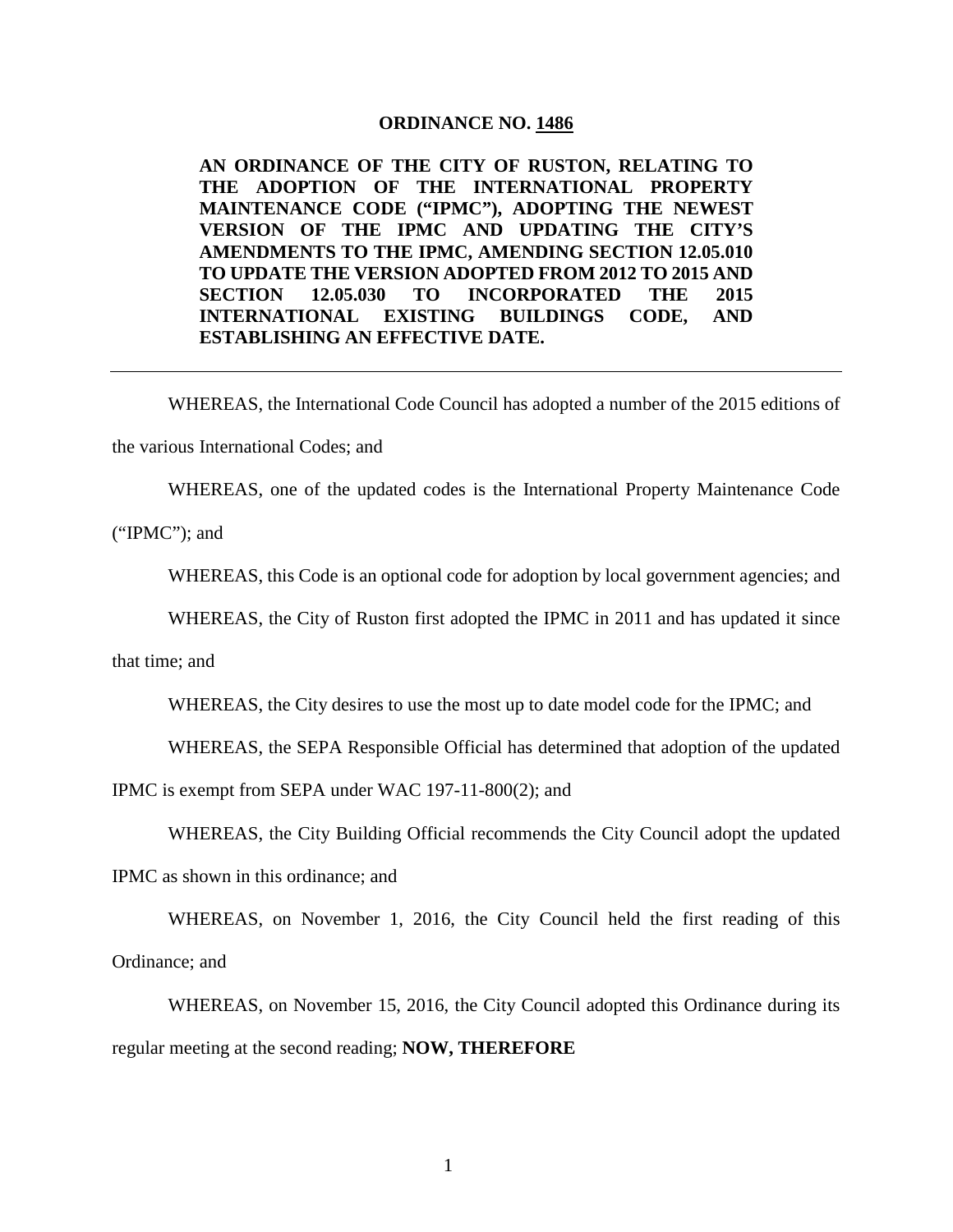## **THE CITY COUNCIL OF THE CITY OF RUSTON DOES HEREBY ORDAIN AS**

### **FOLLOWS:**

**Section 1.** Section 12.05.010 of the Ruston Municipal Code is hereby amended to read

as follows:

### **12.05.010 - IPMC adopted.**

Pursuant to and by the authority of RCW 19.27, RCW 19.27A, RCW 43.22, RCW 35.21, RCW 35.27, and RCW 35.80, the International Property Maintenance Code, 20122015 edition (known hereafter as the "IPMC.") as published by the International Code Council is adopted by reference and as amended by this chapter.

**Section 2.** Section 12.05.030 of the Ruston Municipal Code is hereby amended to read

as follows:

### **12.05.030 - Applicability.**

IPMC Section 102.3 is amended to read as follows:

102.3 Application of other codes. Repairs, additions or alterations to a structure, or changes of occupancy, shall be done in accordance with the procedures and provisions of the International Building Code, International Existing Buildings Code, International Residential Code, International Mechanical Code, International Fuel Gas Code, Uniform Plumbing Code and Washington State Energy Code as adopted in Section RMC 12.20.020. Nothing in this code shall be construed to cancel, modify or set aside any provision of the Ruston Construction Codes as adopted in RMC [12.20.020,](https://www.municode.com/library/wa/ruston/codes/code_of_ordinances?nodeId=TIT12BUCO_CH12.20COCO_12.20.020THRUCOCO) or the Development or Zoning Codes as adopted in RMC Titles [19](https://www.municode.com/library/wa/ruston/codes/code_of_ordinances?nodeId=TIT19ADDERE) and 25.

**Section 3.** Severability. If any section, sentence, clause or phrase of this Ordinance

should be held to be unconstitutional by a court of competent jurisdiction, such invalidity or

unconstitutionality shall not affect the validity or constitutionality of any other section, sentence,

clause or phrase of this Ordinance.

**Section 4.** Publication. This Ordinance shall be published by an approved summary

consisting of the title.